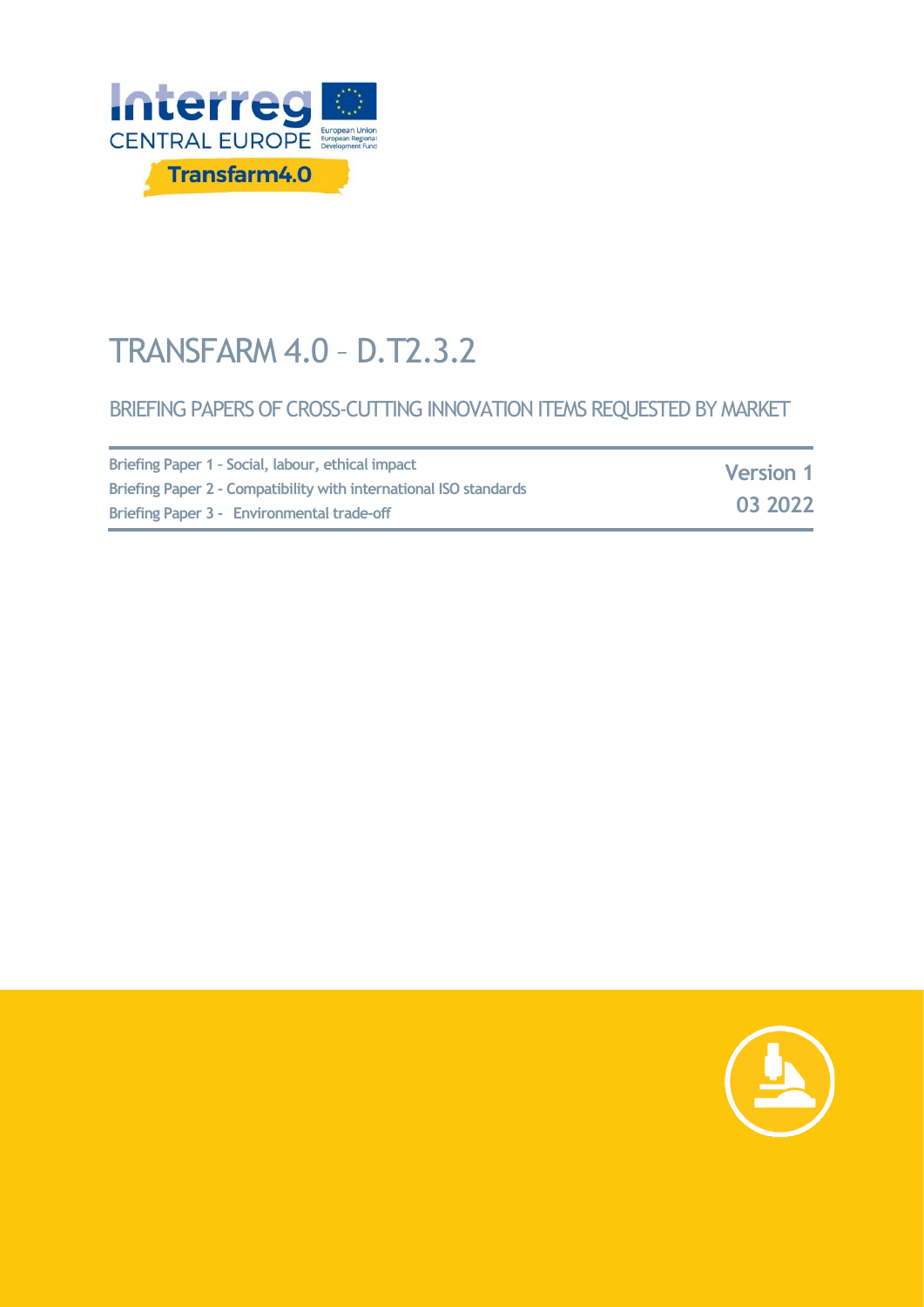



# **A. Briefing Paper 1 – Social, labour, ethical impact**

# **1. Work safety and health situation in the farming sector**

Agriculture is one of the most dangerous professions in Europe. According to official Eurostat statistics covering people employed in the sector, the incidence of fatal accidents in agriculture (fishing and forestry) is the fourth highest of all sectors at 4.4 per 100,000 workers, after mining, construction and transportation which is only slightly higher at 4.8 per 100,000 (Eurostat, 2019). A similar pattern occurs for non-fatal accidents, with a high level of accidents affecting the sustainability and viability of the sector. Over the last 10 years, there has been an average of over 500 deaths per year in the agriculture, fishing and forestry sector (although the figures dropped to 408 in 2017) and over 150,000 non-fatal accidents per year. Even so, experts in the sector are convinced that there is a huge under-reporting of both fatal and non-fatal accidents. The main challenge is the lack of reliable data concerning the recording of accidents for the selfemployed, irregular or temporary workers, retirees and family members. And this situation is even more alarming if we consider that the major part of the agricultural and forestry working population belongs to these categories.

According to the literature and available data on work accidents, the main sources of risks for workers in agriculture derive from transport accidents, falls from height, being struck by falling or moving objects and contact with machinery (unguarded moving parts). Age is also a risk factor. Farmers over 65 years of age make up 32 % of the EU farm workforce (European Commission, 2020).

Farmers are also exposed to pesticides, fertilisers and a wide range of other hazardous substances in farming. Workers may be exposed to pesticides in a wide variety of ways, including working in a field where pesticides have recently been applied; breathing in pesticide 'drift' from adjoining or nearby fields. The health problems that can be caused by working with hazardous substances range from skin irritation to severe effects, such as cancer. The European Commission (EC) is actively promoting the reduction of pesticides through its integrated pest management (IPM) policy, under the Sustainable Use of Pesticides Directive (2009/128/EC). IPM is an agricultural management practice aimed at minimising or removing the use of pesticides in agriculture. The success of IPM in reducing pesticide use still needs to be proven and EU legislation on pesticides and chemicals is quite complex, especially for small farms, which find it challenging to map out a coherent approach. New technologies (such as weeding robots or automated spray applicators/lasers and drones) have the potential to limit the extent and frequency of exposure of farmers and farm workers to pesticides.

Market demand is increasingly oriented towards technological applications ensuring high-quality and high safety standards for farm workers at reasonable prices. Security and health concerns must be taken in due account in the development of precision agriculture technologies and innovations.

These are general terms used to refer to the use of digital technologies such as drones, sensors, global positioning or satellite systems, automation and robotisation, big data, the Internet of Things (IoT), Artificial Intelligence (AI), augmented reality, etc. Precision agriculture is a component of overall 'technology' adoption and has the potential to improve labour, safety and health in agriculture.

Issa et al. (2019) indicates that agricultural engineering developments in the United States of America (USA) played a key role in cutting down the fatal casualties by 63 % between 1992 and 2015 by removing and reducing workers' exposure to hazardous environments.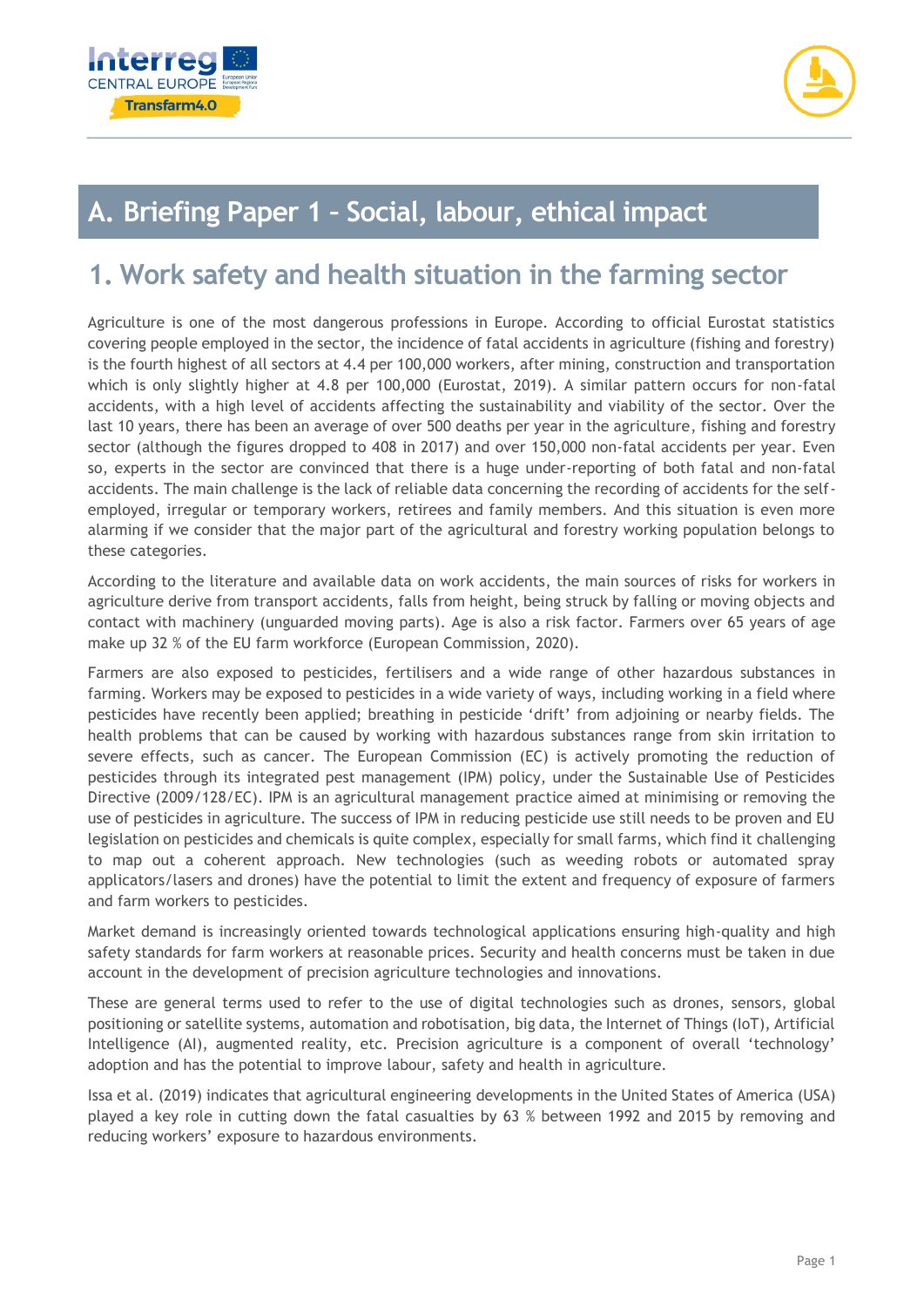



# **2. Occupational, safety and health improvements**

Precision technology application has the potential to decrease workload for farm workers and reducing risk exposure. Examples include mechanical harvesting of crops and forestry harvester technology. However, working in a technological environment demands a more technologically skilled workforce. Concurrently, though, challenges remain in many areas of agriculture owing to the irregularity and unpredictability of the work environment (soil, topography, flora and fauna, weather, etc.). An intermediate step will most likely be the use of 'co-robotics' or 'cobots' — designing robots to work alongside human workers, with the robots handling simple tasks while people continue to perform the more complex and delicate actions.

Precision spraying equipment integrating control of droplet size and nozzle flow rate which can spray at distance and reduce the quantity of chemicals used provides the opportunity to reduce occupational exposure to hazardous pesticides, as well as reducing their impact on the environment. New technology will provide the opportunity to improve machine and vehicle safety, e.g. force-torque sensors, tactile and pressure sensors, safe maximum speeds, proximity sensors, area detectors and cameras, and emergency stop buttons. Surroundings sensors and vision technologies, as developed in the motor industry, are not as well developed and widespread in the agricultural vehicle and machinery industry or in forestry harvesting technology at present. Application of modern technologies offers potential to increase gender equality in agriculture as a result of fewer physical demands and more flexible work arrangements. Considering that farmers over the age of 65 years represent an increasing share of the EU agricultural workforce, new technologies offer the potential to increase older worker engagement and employability in a safe and healthy manner. New technologies, such as computer-aided controls and emergency stop systems can help older people to work more safely. New technologies can support disability management in farming. New technologies offer potential to assist people with disabilities with their lifestyle and to enable them to continue to farm.

New smart monitoring technologies could improve safety and health on the farm particularly through the use and wearing of smart devices using GPS (global positioning system) apps; smart devices that could monitor health vital signs and exposure to hazardous substances. Nonetheless, ethical and privacy issues would need to be considered, as well as user acceptability.

# **3. Barriers to and risks of smart and precision technology uptake and ethical implications**

The large-scale uptake of smart and precision farming technologies is undermined by a series of barriers affecting the socio-economic and the psychological and health spheres of the farmers.

Concerning the socio-economic barriers, **low income** is a major obstacle to the large-scale adoption uptake of new technologies. Apart from temporary fluctuations due to external contingencies, low EU and national food prices mean that many small farmers struggle financially and are unable or reluctant to invest in what they may see as technologies with unclear returns on investment. In turn, smart and precision farming solutions will take several years to improve social and occupational standard levels in the sector and will not offer an immediate solution to the high accident rate and occupational health challenges.

**Digital literacy and training** are other two aspects to be seriously addressed to facilitate the adoption of new technologies, which are prominently digitally-based. The need for digital skills among farmers is an urgent issue to ensure that workers know how to use new technologies effectively but also with confidence in order to avoid additional psychosocial pressures related to the introduction of new technologies. Psychosocial challenges such as monotony and stress are both associated with the introduction of new automated technologies in farming. Stress and frustration have been experienced by farmers faced with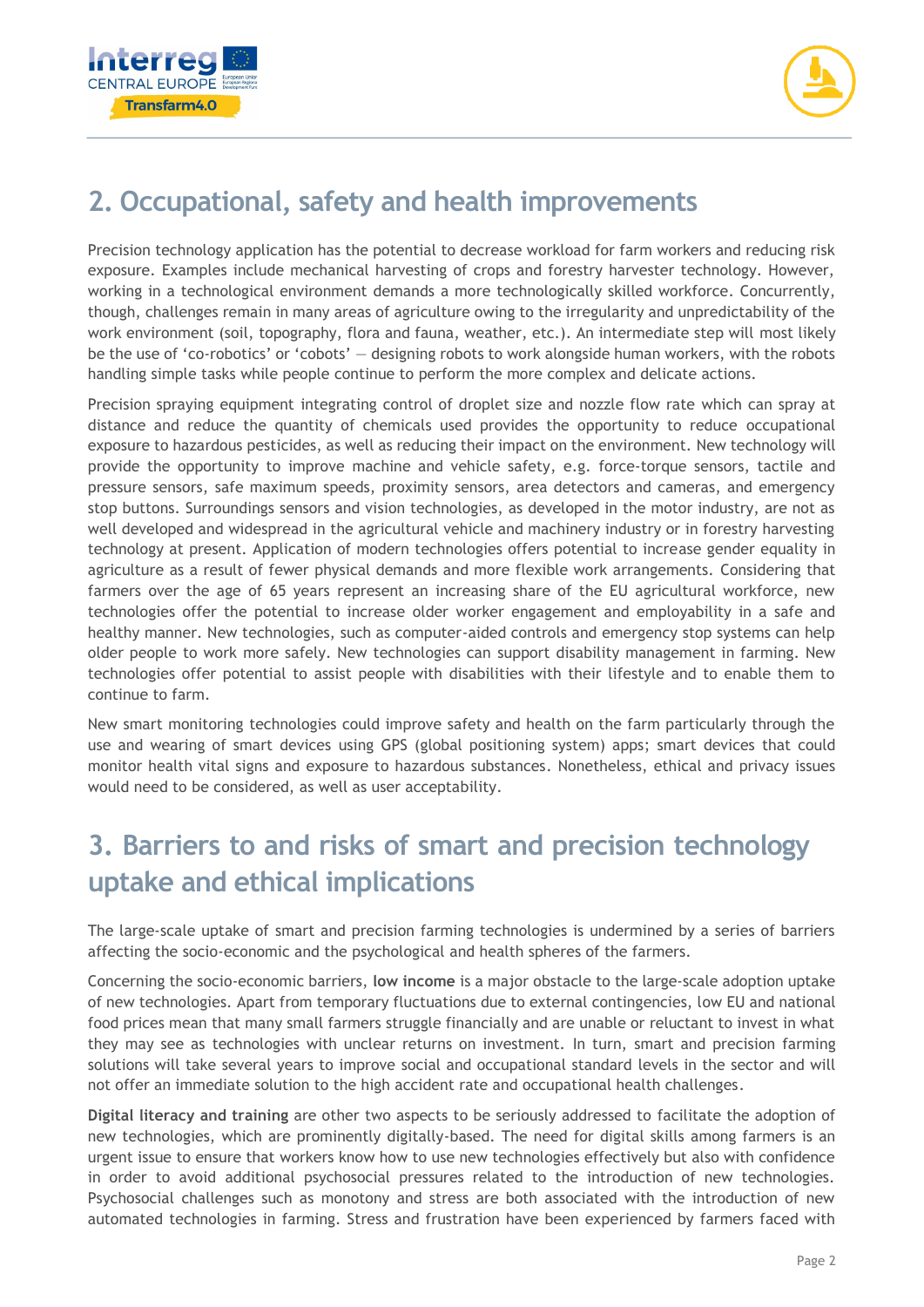



malfunctioning automated systems during their initial implementation periods, such as false alarms and malfunctions, and older workers have been experiencing more stress related to the introduction of new technology (EU-OSHA, 2020).

The perception of job insecurity resulting from the deployment of technology that can lead to capital-labour substitution can also lead to distrust and scepticism towards technological innovations. Frustration also arises because of reliance on equipment that the operators is unable to fix on their own, making farmers reliant on outside technical assistance, which results in lost production time, additional costs and a feeling of loss of autonomy.

Increased risks of isolation is another aspect to be taken into account in the definition of the social impacts of the uptake of these technologies. Many farm and rural areas are isolated and far away from the nearest help centres. New technologies reduce the workload and the number of workers necessary to carry out certain tasks (and as a result have a direct impact on rural depopulation). This may increase the number of lone workers in agriculture. Legislative and technological measures should be devised to guarantee high standards of protection for workers.

Fragmentation of and lack of standardised safety protocols and certification systems for smart farm technologies can also lead to barriers to the uptake. The application of technology-based on AI systems may imply the risk of malfunction or injury if the various systems do not work effectively together.

Digital data is another significant aspect to be addressed to facilitate the spreading of digitally advanced applications. There are several risks that need to be managed in smart farming, such as the possibility of confidential data being stolen, systems subjected to ransomware, agricultural production disrupted. The fear of data misuse can also hinder the acceptance of new technology, as witnessed by a German survey (Deter, 2020).

As mentioned above under 'New smart monitoring technologies', monitoring of workforce performance and pace through new wearable technologies could raise ethical concerns.

# **4. Labour market trends in agriculture**

The importance of the farm workers has lately been highlighted during the Covid-19 pandemic. In response to COVID-19, the EU Farm to Fork Strategy stated that it is 'particularly important to mitigate the socioeconomic consequences impacting the food chain and ensure that the key principles enshrined in the European Pillar of Social Rights are respected, especially when it comes to precarious, seasonal and undeclared workers. The considerations of workers' social protection, working and housing conditions as well as protection of health and safety will play a major role in building fair, strong and sustainable food systems.'

Labour market in the farming sector is affected by multi-faceted issues which are widely intertwined with each other.

Rural depopulation is one of those horizontal challenges that has having an impact on labour and social dynamics in agriculture. Rural depopulation largely influences the categories of workers in the sector.

According to Eurostat, the share of temporary workers is increasing in the sector (currently about 30% of the farm workers). This brings about negative externalities which are linked to the lower level of knowledge of the workplace and of the working and safety practices in the workplace. In many cases, seasonal workers arrive at the place of work only hours before the official starting date and are unable to receive an appropriate training before starting work. This creates problems for both workers and employers. COVID-19 has highlighted the vulnerability of seasonal workers to health impacts resulting from poor living and working conditions. Adequate training and health monitoring should be provided to fill this gap and smart farming technology may play a key role in the design of online training schemes and health monitoring packages.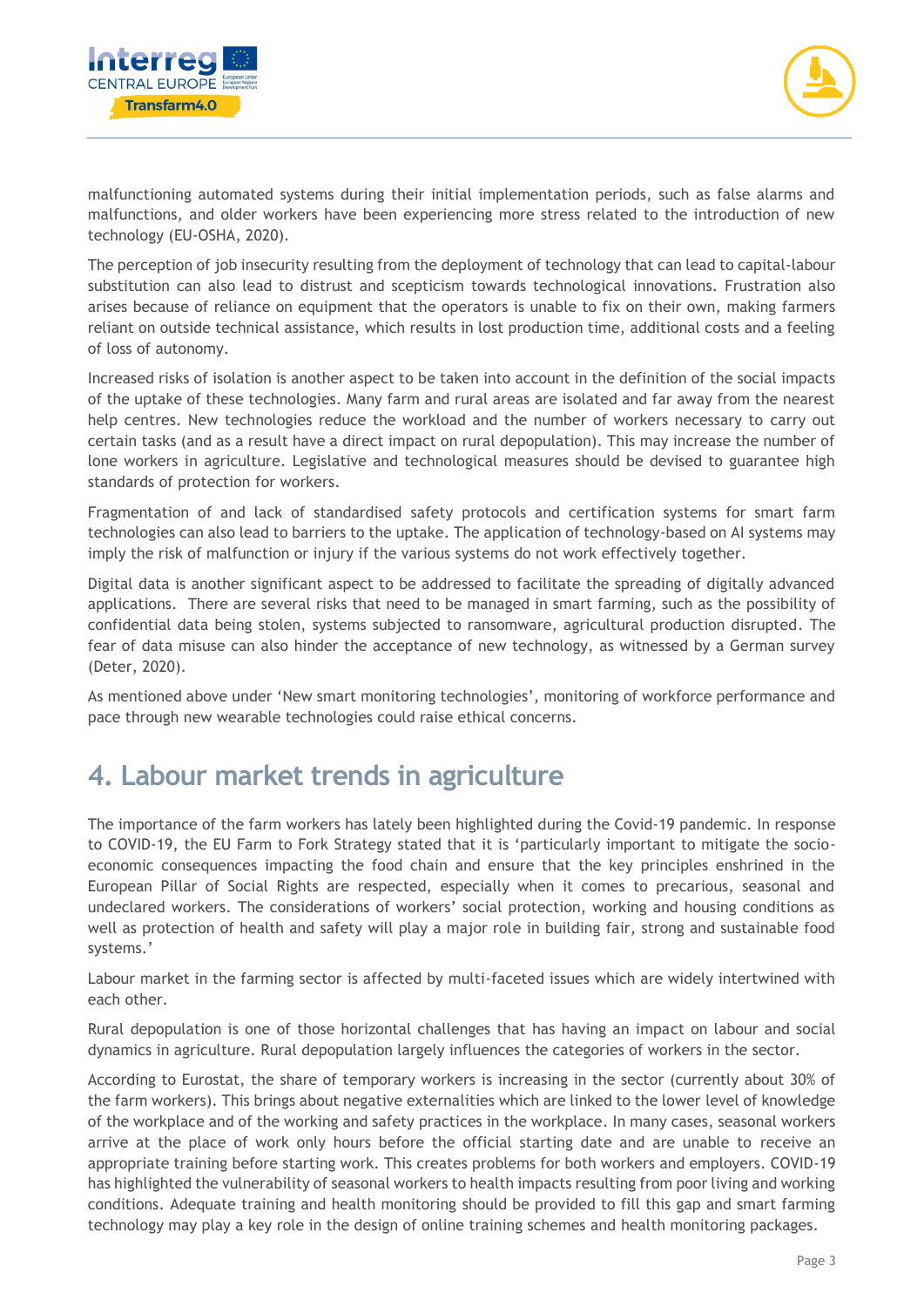



Most of the workforce in agriculture is made up of self-employed family labour. Considering the low propensity of self-employed workers to report accidents on the workplace compared to employees, there is thought to be gross under-reporting of injuries. There is thus a need to increase the offer of low-cost smart technologies favouring safe working conditions which is not easy to estimate in quantifiable terms. Selfemployed family labour also implies to consider the gender dimension in the labour market. Karttunen et al. (2019) point out that the risk of injuries for male and female workers is virtually equal, given equal work time Therefore, gender is an indicator of different work exposures in farming, rather than a risk factor for injury, in spite of the general perception that indicate that women are less likely to take risks than men.

Nevertheless, there is a need to take account of certain gender aspects in OSH practices in the sector. In terms of exposure to pesticides, maternal occupational exposure (as well as the man's exposure) to chemicals in the workplace before and during pregnancy could lead to the development of congenital anomalies (Snijder et al., 2012; Spinder et al. 2019). EU-OSHA highlights that work equipment, such as machinery and protection devices are still designed for the average-sized male worker and takes less account of the ergonomic needs of women.

Farmers aged over 65 years make up one third of the EU farm workforce. Older farmers tend to invest less in the farm and in new technologies, as well as having significantly lower levels of training in general. According to Eurostat (2018), older farmers are less likely to have any formal agricultural training

#### **References**

Deter, A. (2020), 'Schon 8 von 10 Landwirten setzen auf digitale Technologien'. Available at: https://www.topagrar.com/management-und-politik/news/schon-8-von-10-landwirten-setzen-aufdigitale-technologien-12046667.html

EU (2020), Communication from the Commission to the European Parliament, the Council, the European Economic and Social Committee and the Committee of the Regions  $- A$  farm to fork strategy for a fair, healthy and environmentally-friendly food system (COM(2020) 381 final).

EU-OSHA (2020), 'Review of the future of agriculture and occupational safety and health (OSH), Foresight on new and emerging risks in OSH', Publications Office of the European Union, Luxembourg, ISBN: 978-92- 9479-390-4, doi:10.2802/769257.

European Commission (2020), *Statistical factsheet: European Union, June 2020*. Available at: https://ec.europa.eu/info/sites/info/files/food-farming-fisheries/farming/documents/agri-statisticalfactsheet-eu\_en.pdf

Eurostat (2018), 'Farmers and the agricultural labour force — statistics'. Available at: https://ec.europa.eu/eurostat/statisticsexplained/index.php?title=Farmers\_and\_the\_agricultural\_labour\_force\_-

\_statistics#Fewer\_farms.2C\_fewer\_farmers

Eurostat (2019), 'Accidents at work — statistics by economic activity'. Available at: [https://ec.europa.eu/eurostat/statistics-explained/index.php?title=Accidents\\_at\\_work\\_-](https://ec.europa.eu/eurostat/statistics-explained/index.php?title=Accidents_at_work_-_statistics_by_economic_activity) [\\_statistics\\_by\\_economic\\_activity](https://ec.europa.eu/eurostat/statistics-explained/index.php?title=Accidents_at_work_-_statistics_by_economic_activity)

Issa, S. F., Patrick, K., Thomson, S. and Rein, B. (2019), 'Estimating the number of agricultural fatal injuries prevented by agricultural engineering developments in the United States', *Safety*, 5(4), 63.

Karttunen, J. P., Rautiainen, R. H. and Quendler, E. (2019), 'Gender division of farm work and occupational injuries', *Journal of Agricultural Safety and Health*, 25(3), 117-127.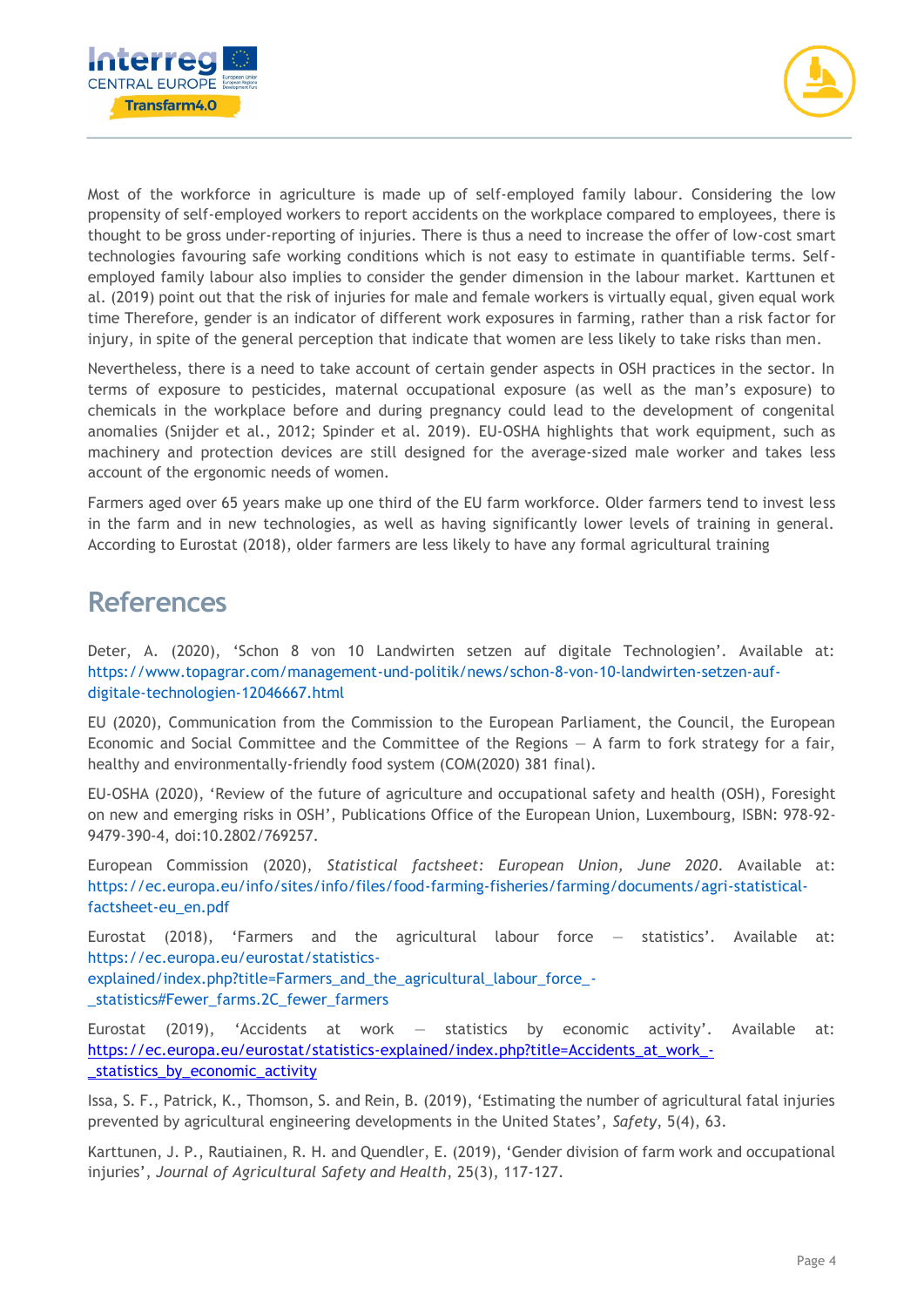



# **B. Briefing Paper 2 - Compatibility with international ISO standards**

# **1. Interoperability and compatibility of data in precision agriculture**

The agricultural sector is faced with several challenges from extreme events to resource scarcity. Technology is providing a unique opportunity to expand yields and mitigate some of the losses related with the various challenges in this sector.

Interoperability is one of the key challenges of the smart and precision technology uptake in agriculture, where interconnection between heterogeneous hardware and software systems plays a key role.

The main problem of the precision farming technologies is then the compatibility between certain machines. Therefore, the main concern of the farmers investing in precision farming solutions is 'will this new digital and automated technology work with the technique already existing and used in the farm?'

Precision technology providers have to comply with the principle of transparency in their marketing activities and have to develop their production by using the same standards. An already available opportunity and good practice is to check if the tractor and certain machines are compatible on the databank of the AEF. The "Agriculture Industry Electronics Foundation" provides a free databank where farmers can check if their vehicle combinations are compatible. If there is a problem with the compatibility of two machines, which should be compatible according to AEF, the manufacturer of both machines are committed to solve the problem.

At the beginning of the XXI century, ISO 11783, known as Tractors and machinery for agriculture and forestry—Serial control and communications data network (commonly referred to as "ISO Bus" or "ISOBUS") was the first step towards a revolution in the agricultural world. Isobus is a communication protocol for the agriculture industry based on the SAE J1939 protocol.

The goal was to achieve compatibility and standardisation between tractors and agricultural machinery. The Isobus protocol allows standardised communication between different types of tractors and machinery, bringing several advantages, including for example the fact that it is no longer necessary to have a different terminal for each type of machine, but it is possible to use a single universal terminal, which can be connected to several machines. This means that you can connect all the machines to a tractor.

From this achievement, a whole series of applications has expanded from year to year with integrations and unions to GPS systems and increasingly precise sensors that today allow automation and total traceability of every intervention that is done in the field, e.g., virtual terminal (displays showing the information of the connected tools and allowing to control every movement of the tools in the field), task controller (allowing to perform the work in relation to the position of the machines in the field, integrating with the GPS), and Farm Management Information Systems (FMIS).

Isobus offers countless advantages even to small farms, as well as other larger ones: it improves and standardises upwards the quality of products; it increases the efficiency of the production process, with higher yields per hectare and a decisive rationalization of costs; it reduces the environmental impact of fertilisers and pesticides thanks to a targeted use of these products that are all targeted, eliminating waste; it decreases the fatigue of the agricultural operator thanks to the automation of operations and increase his safety at work; It traces the entire production process and documents it with end-of-campaign reports that can be delivered to buyers (stockers, mills, agri-food industries, processors, etc.).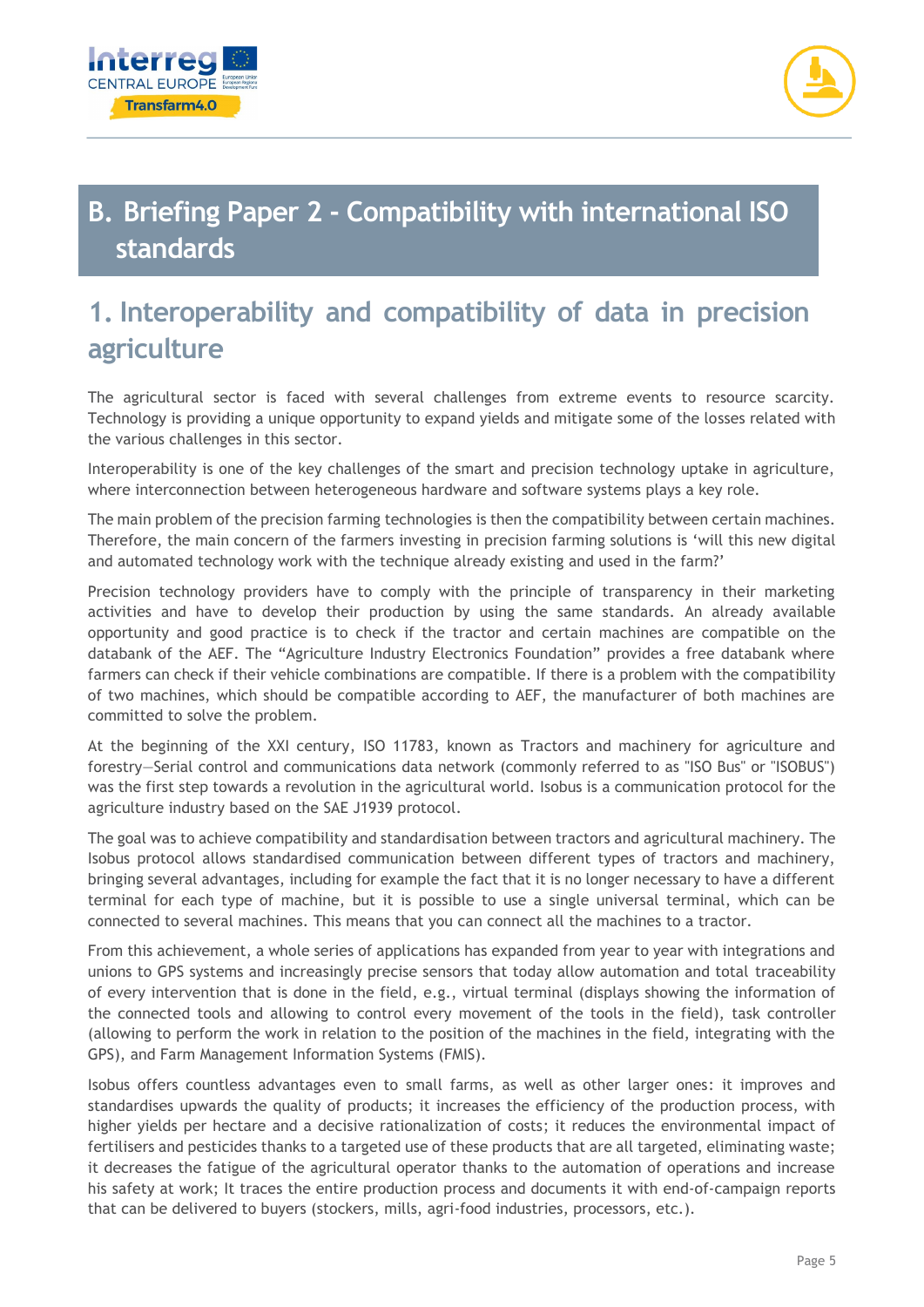



Despite the advantages, challenges exist to the shaping of a harmonised approach in terms of designing common implementation norms and practices. The interconnectivity of information systems suggests the possibility of linking information systems, so that data from one system could be automatically consulted by another system at a central level. This solution requires technical compatibility between the systems, as well as strict privacy safeguards and access control rules. There are different levels of interoperability affecting data, such as technical (the use of data management systems that allows connection with other systems), semantic (the use of metadata and knowledge organisation systems for the description and organisation of data, based on existing standards) and legal (the use of appropriate licences that allow the exchange of data between different systems and providers). Interoperability, being viewed as something more than interconnecting ICT-systems, comes with certain risks that refer to the possible infringement of data protection principles, and in particular of the purpose limitation principle.

Current precision agriculture systems are based and should comply with ISO 11787.3 However, there are still equipment incompatibilities, as well as incompatibilities between owned and contracted farm equipment.

The issue of equipment compatibility is coupled with the problem of data management. As smart machines and sensors appear on farms and farm data grows in quantity and scope, farming processes will become increasingly data-driven and data-enabled. These large amounts of different types of data are collected by drones, robots and sensors in general and include climate information, satellite imagery, digital pictures and videos, transition records or GNSS signals. The complexities arise due to the fact that these technologies support very detailed data capturing, which in principle can be shared (cloud technology) and interpreted with big-data techniques. By linking and combining data from different sources, a farm produces many types of data that can be classified into different categories: agronomic data, financial data, compliance data, metrological data, environmental data, machine data, staff data, personal data, financial data and operational data. Confidential farm-related data concerning particular farming techniques, soil fertility and crop yields, but also certain financial and other personally identifying information that may be subject to legal restrictions, is also collected.

The issue of data management and data compatibility forms one of the main current limitations to the wider spread of common tools and methods to handle data gathered by several sensors, approaches and temporal and spatial scales. In particular, one of the main restrictions for data sharing among institutions, farmers, advisers and researchers is due to non-standard software and data formatting solutions. The challenge is to properly manage the large data sets that are acquired by different sensors, and to enable data sets to be shared easily, irrespective of the sensor model and brand used.

Data management, data storage, data sharing and interconnectivity strategies are urgently needed.

Precision agriculture systems may be placed into farm environments where the connectivity is usually rather poor and may not be able to share data even with other systems on the same farm. Hardware/software providers are not necessarily incentivised to share data with other systems as they strive to offer complete systems of their own. Furthermore, compatibility issues in precision agriculture are limiting the development of technology, as it prevents data exchange between instruments, and interconnection of equipment. There is a lack of, or poor compliance with, standards for software development and data formats, limited data infrastructures on farms that are not designed for data sharing, and extensive brand protection by large companies

The lack of cohesion in data exchange and the vendor lock-in scenario, which occurs even where a standard such as ISOBUS exists, limit the uptake of precision agriculture. Several standards are available, but these have been created by unrelated organisations and they are not centrally indexed.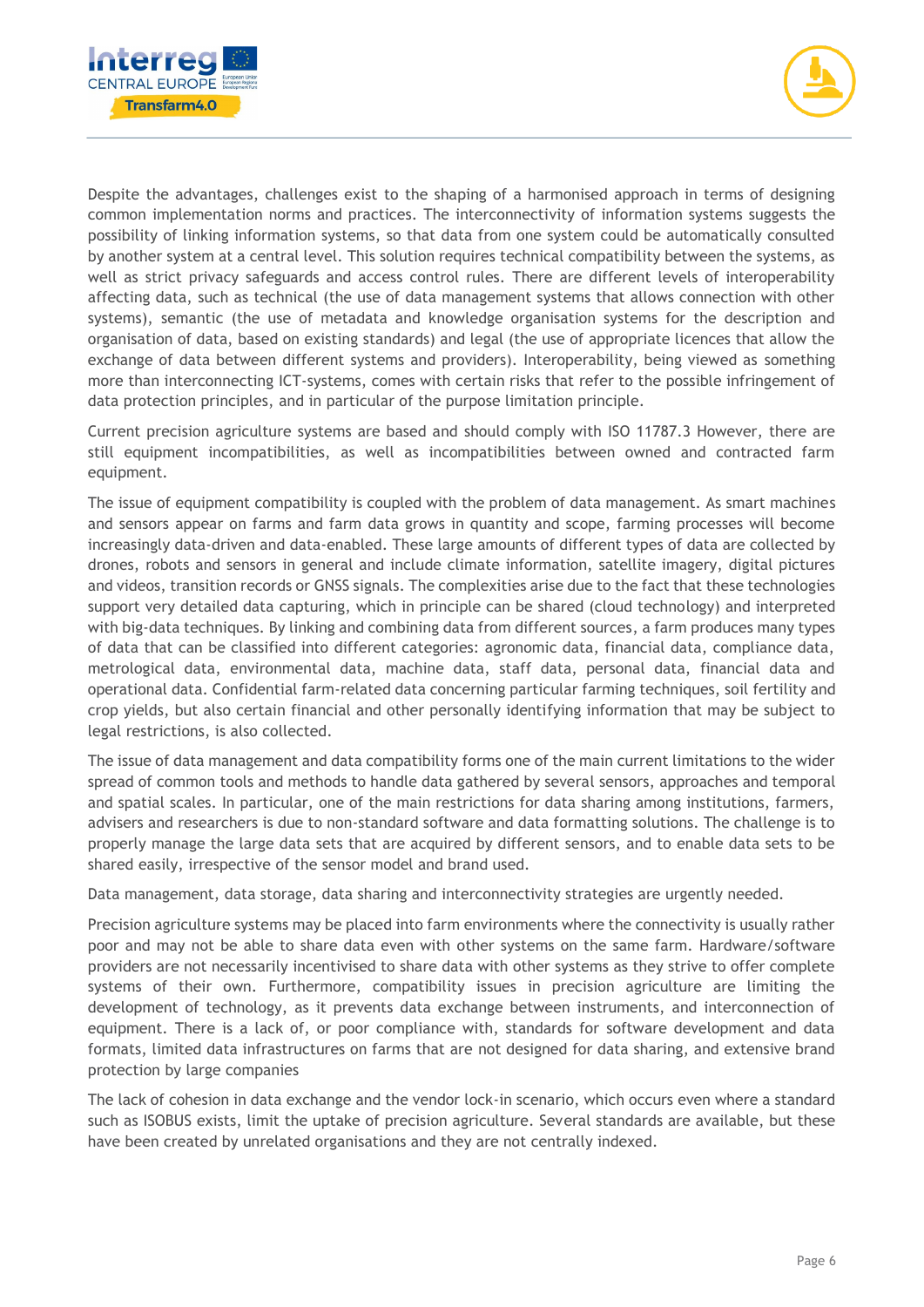



#### **References**

Kritikos, M. (2017), *Precision agriculture in Europe: Legal, social and ethical considerations*, Study – Science and Technology Options Assessment, European Parliamentary Research Service, Scientific Foresight Unit (STOA), November 2017 – PE 603.207.

# **C. Briefing Paper 3 – Environmental trade-off**

# **1. Present challenges and sustainable intensification**

The scale, scope, and complexity of agri-food systems and their linkages to natural and human systems have tremendously been growing in the last decades. This is leading o inevitable trade-offs among and between the economic, environmental, and social impacts of these systems.

The agricultural sector is supposed to fulfil several vital goals, e.g., increased food production, preserving and developing cultural heritage, biodiversity, mitigating and adapting to climate change, while at the same time being both sustainable and economically viable on a long-term basis.

Being sustainable means fulfilling the needs of the present without compromising the ability of future generations to meet their needs. Thus, sustainability implies a trade-off between the environmental, economic and social domains.

In the attempt to address the challenges of the increasing demand for food, feed and energy from a growing global population, in a world where the natural resources are overexploited and used unsustainably, agricultural sciences have launched the concept of *sustainable intensification*, whose objective is to frame the idea of increasing food production from existing farmland while minimising the pressure on the environment.

The concept underpins the idea of a healthy environment where earth's natural processes carry on meeting ecosystem – including human – needs, not only now but for the future generations. While caring for the environment, sustainable intensification must prove to be economically viable to ensure the producer will put these methods into practice for the long term.

From a global viewpoint, sustainable intensification plays a role in ending hunger and poverty, as it includes better quality of living for both farmers and the community as a whole. As the world's population continues to grow, there is no doubt that sustainable intensification is non-negotiable, but getting farmers to switch to sustainable farming is a real challenge.

The question to addressed is how can farmers be helped to change to sustainable farming and achieve all the above-stated objectives?

The agriculture sector is indeed one of the larger contributors to global GHG emissions both directly and indirectly. The major GHGs produced in the agricultural sector are methane (CH4), nitrous oxide (N2O) and carbon dioxide (CO2).

CH4 is mainly produced from anaerobic decomposition of organic matter during enteric fermentation and manure management. N2O arises from the microbial transformation of nitrogen (N) in soils and manures (during the application of manure and synthetic fertilisers to land) and from urine and dung deposited by grazing animals. CO2 arises from pre-farm and post-farm energy use and from changes to above- and belowground carbon stocks induced by land use and land use change.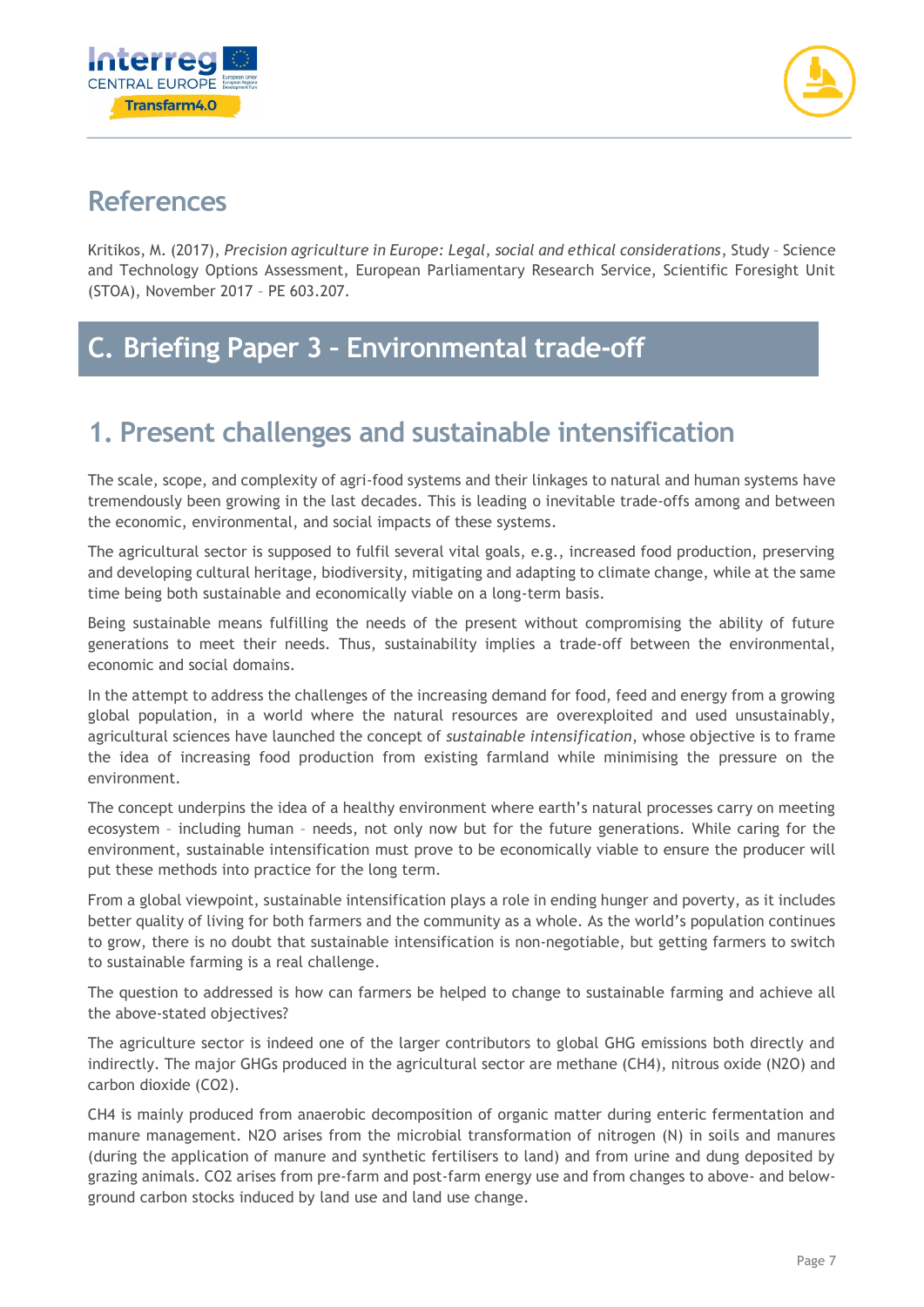



# **2. Precision agriculture and environmental trade-off**

Being precision agriculture, a set of tools, processes and strategies aiming to better manage the uses of data and digital farming technologies to help the producer know precisely what crops need, when they need it, and where, farmers are turning to it for sustainable agriculture, notably for maximising production while reducing the input.

This statement might be considered as a reliable approximation if one considers as farmers only those primary producers in the North of the world, which are quite well integrated in the global supply chain and invest in large-scale farming activities.

Price, production costs, lack of technical skills and social acceptance, reduced investment capacities and uncertain return on investment are all acknowledge barriers to the uptake of precision agriculture technology.

Technology management and transfer are indeed key to pave the way to the application of precision agriculture on a large scale.

Primary producers mastering precision methods become familiar with agricultural products and know the exact combination of pesticides, herbicides, and fertilizers to use on their crops. This results in reduced waste and minimizes environmental externalities. They also reduce the use not necessary input, such as the overuse of water and seeds. Variable-rate application technology allows farmers to disperse fertilizer, water, pesticides, or seed at different rates across a field. Data collected by sensors and maps help farmers determine these application rates. By using all technologies available to them, such as GIS, crop sensors, soil sensors, and yield monitors, farmers can reduce the use of unnecessary input. Precision watering then gives farmers the ability to use the precise amount of needed input directly to the roots. It also prevents the runoff of fertilizer into adjacent water sources, a problem often caused by overwatering.

Variable-rate nutrient application (VRNT) technologies and variable-rate irrigation (VRI) systems are notably considered to have a significant potential for reducing GHG emissions<sup>1</sup>. The former optimises the use of fertilisers, which contribute to GHG emissions by releasing CO2 during their production and transportation. The global warming potential of N-based fertilisers is even much greater, as it also contributes to N2O emissions, being the most influential GHG produced as a result of agricultural activities. Variable-rate irrigation (VRI) systems rank second in GHG emission reduction potential, as they have a dual impact: the reduction in the amount of water needed for irrigation decreases the energy needed for pumping water and transporting it from the aquifer; secondly, an optimal irrigation schedule could prevent extreme soil water availability (which boosts N2O emissions).

These methods of precision agriculture meet its environmental stewardship mission, i.e., protection and wise use of finite natural resources such as water, soil, and phosphorus and minimizing the ecological burden of chemicals used in pesticides are crucial factors behind this technology.

Nonetheless, it is easy to infer the environmental benefits of precision agriculture in qualitative, very few quantitative data are available.

#### **2.1. The study in the US**

The American Association of Equipment Manufacturers (AEM), in partnership with the American Soybean Association, CropLife America, and National Corn Growers Association, has recently released a study

<sup>1</sup> Soto, I., Barnes, A., Balafoutis, A., Beck, B., Sanchez, B., Vangeyte, J., Fountas, S., Van der Wal, T., Eory, V., Gómez-Barbero, M., The contribution of Precision Agriculture Technologies to farm productivity and the mitigation of greenhouse gas emissions in the EU, Publications Office of the European Union, Luxembourg, 2019, ISBN 978-92-79-92834-5, doi:10.2760/016263, JRC112505.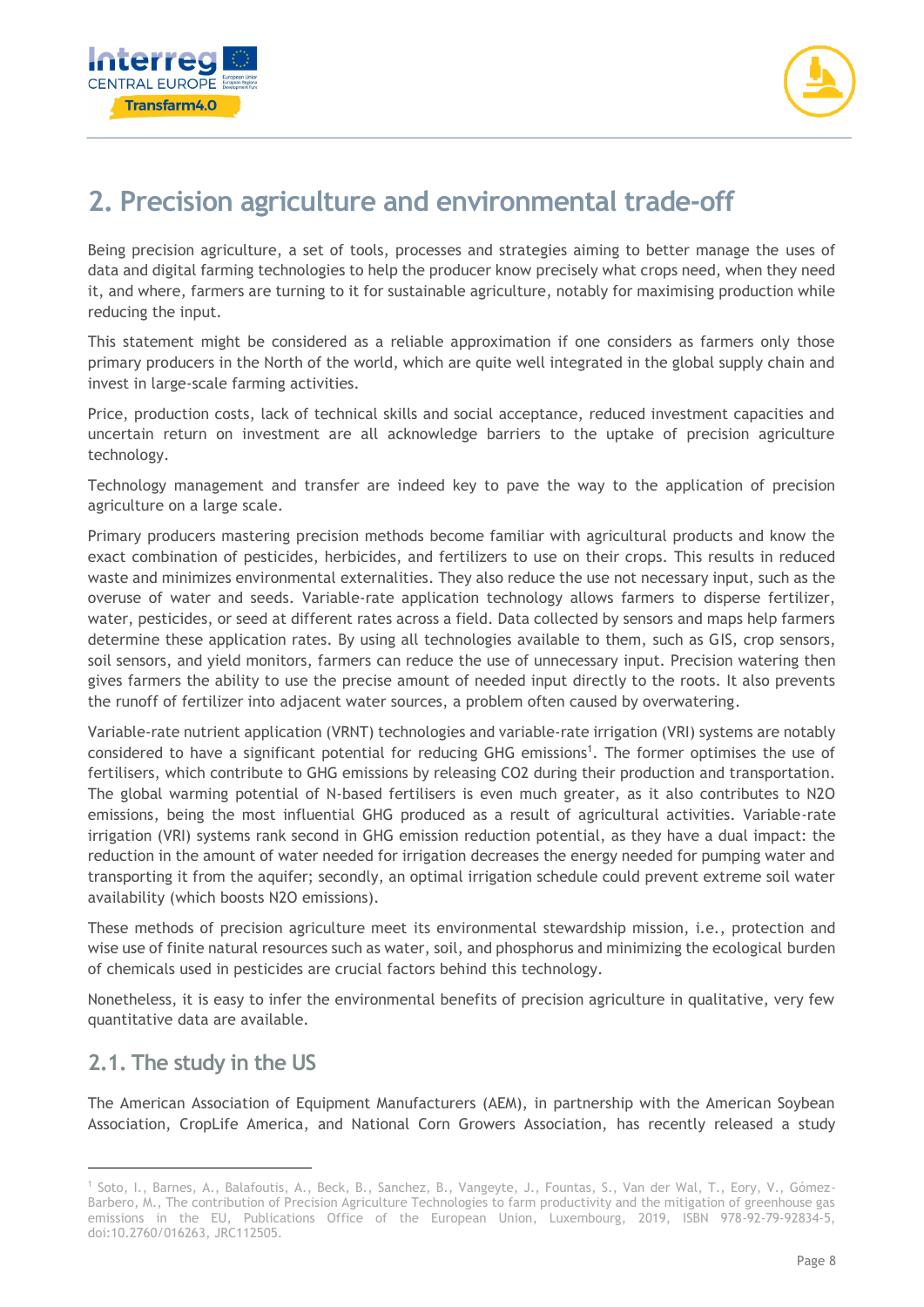



quantifying how widely available precision agriculture technology improves environmental stewardship in the United States.

The study identifies five key precision agriculture technology areas (auto guidance, machine section control, variable rate, Fleet analytics and precision irrigation) and five key environmental benefits to be quantified as a result of precision agriculture technology adoption:

- 1. Productivity: Yield benefit from accurate spacing (pass-to-pass, end/point rows) and population rate;
- 2. Fertiliser Use: Optimization of fertiliser applications (reduced overlap, avoid skips, best placement and rate of inputs);
- 3. Herbicide Use: Optimization of herbicide applications (reduced overlap, avoided skips, best placement and rate of inputs)
- 4. Fossil Fuel Use: Fuel savings from fewer field passes, variable depth of tillage, and/or more efficient harvest;
- 5. Water Use: Application of water avoided due to remote shutoff of centre pivots, along with selective application.

A model was built for each of the five environmental benefits, capturing data and contributions from each of the relevant precision agriculture technology areas.

According to the study, productivity has increased an estimated 4% as a result of current precision agriculture adoption and has the potential to further increase 6% with broader PA technology uptake. The more efficient use of existing has contributed to avoiding the cultivation of an estimated 10.2 million ha of cropland in the US.

In the area of fertiliser placement, precision agriculture techniques have contributed to improving efficiency by an estimated 7%. The study's forecasts state that this increase could improve by an additional 14% with broader adoption of the above-mentioned technologies. Variable rate technologies support the identification of the right rate and place, along with the contribution from auto guidance and section control technologies.

More specifically, in a pilot farm in the US, researchers have been able to quantify economic and environmental benefits from the application of PA technologies. A reduction by over 15% of  $CO<sub>2</sub>$  equivalent GHG emissions was recorded over the transition from the traditional to advanced precision agriculture methods.

The same study reveals that the herbicide use was cut down by an estimated 9%, with a potential of further decrease by additional 15% when precision farming practices are widely adopted.

The use of fossil fuel is another parameter the was considered. It was calculated that the current uptake of precision agriculture techniques has contributed to reduce the use of fossil fuel in agriculture by an estimated 6%. This percentage could reach an additional 16% compared to the current status, if precision agriculture practices were widely adopted. This means that the use of an estimated 38 M litres of fossil fuels was avoided due to adoption of precision agriculture technologies, equivalent to an estimated 193,000 cars off the road annually or 18,000 average flights.

Water Use has also registered an estimated decrease by 4% as a result of current PA adoption, with the potential to further decrease 21% over the widest uptake. 44,667,838 ML was the estimated water application in a world with no precision agriculture technology uptake, 42,775,133 ML is the amount of the current water application levels, thanks to variable rate precision irrigation and soil moisture sensors.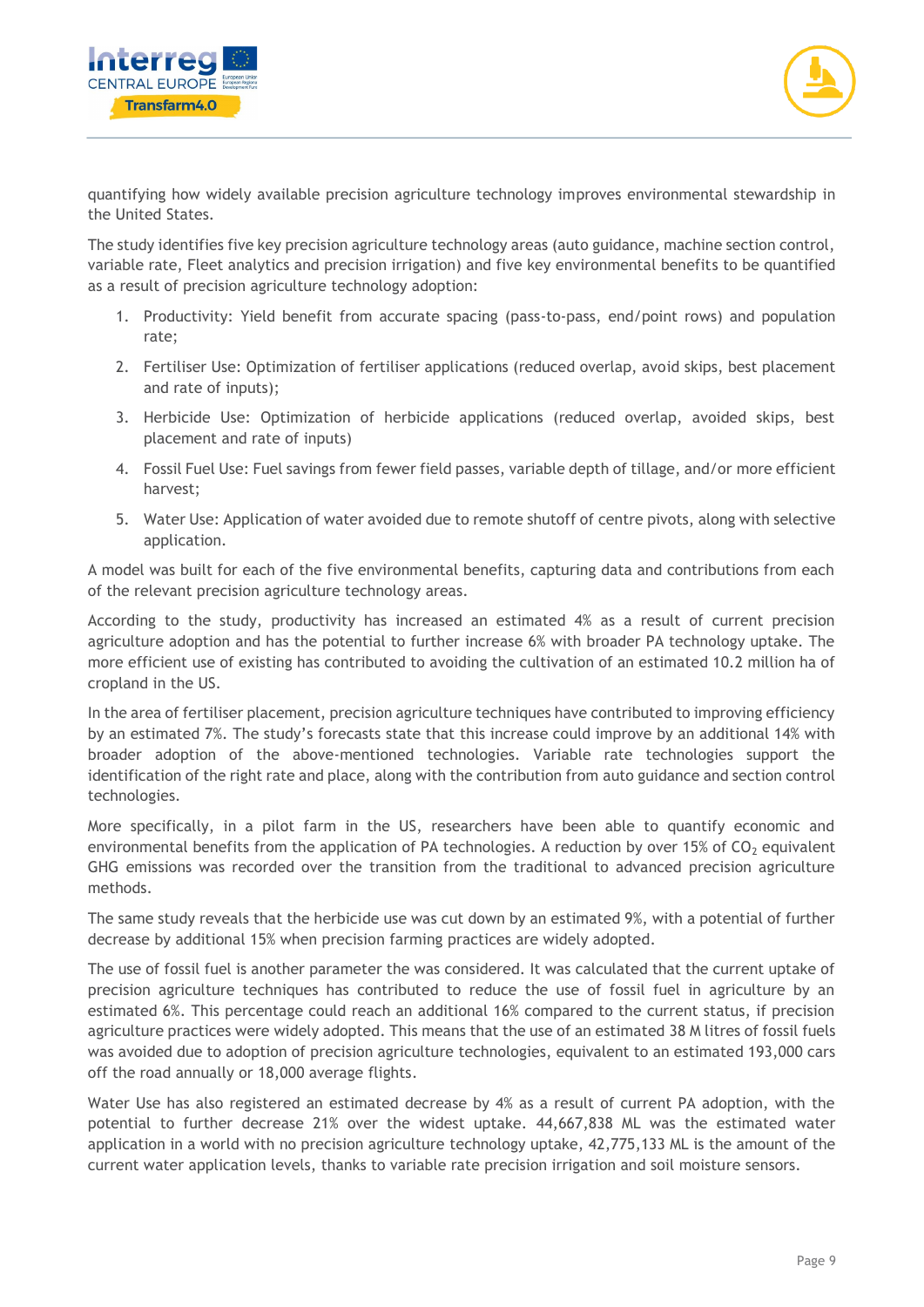



#### **2.2. The study in the EU**

In *The contribution of Precision Agriculture Technologies to farm productivity and the mitigation of greenhouse gas emissions in the EU*, Soto, I. *et al.* (2019) selected five case studies for identifying a combination of EU countries, precision agriculture techniques and arable crop types that could realise the maximum potential economic and environmental benefits of adopting precision agriculture techniques. The EU countries selected included Germany, the United Kingdom, Belgium and the Netherlands, since they are countries with large farms, high farm incomes and high levels of GHG emissions, in particular N2O. Greece was also included to represent the heterogeneity of EU environmental and climatic conditions. The selected technologies were MG and VRNT, since they ranked among those with the highest potential to reduce GHG emissions.

The Miterra-Europe model was used to assess the EU-wide environmental impact of MG VRNT, with a focus on GHG emissions, using MG and VRNT under different uptake scenarios (low, medium and high). The results of the analysis showed that GHG savings are higher for VRNT than for MG in all three uptake scenarios. This is because the capacity of VRNT to reduce indirect, but especially direct, N2O emissions associated with the reduced use of N-fertilisers is higher. VRNT also saves fertilisers, and therefore the CO2 emissions associated with the production of these fertilisers are also lowered. The fuel reduction capacity of MG is higher than it is for VRNT, as MG is used for field activities additional to the application of fertiliser. The mitigation potential for MG ranges from 1513 to 2760 Ktonnes carbon dioxide equivalent (CO2-eq) per year. The mitigation potential range for VRNT varies from 3805 to 6567 ktonnes CO2-eq per year. These potential GHG emission reductions represent 0.3–1.5 % of the total EU 2015 GHG emissions of the agriculture sector. Other environmental impacts (such as ammonia emissions and nitrate leaching) can also be reduced. However, the size of this reduction varies locally because of differences in farm size, current fertiliser uses and environmental conditions. Farm size is an especially important factor, as the implementation of PAT on large farms has greater potential benefits: there is a lower investment cost per ha and a greater benefit regarding input reduction.

### **3. Results from systematic reviews of academic literature**

In a recent study by Koutsos T. and Menexes G.  $(2019)^2$ , a systematic review was conducted to investigate further the economic, agronomic, and environmental benefits from the adoption of PA technologies, based on the systematic search and evaluation of related eligible academic articles.

A simple yet effective system was developed for grading the quality (level) of evidence and the strength of recommendations of studies included in the systematic review. Four levels of evidence were defined as follows: (1) strong evidence (S1): studies with consistent results of high quality, proven economic, agronomic or environmental benefits from the adoption of the proposed PA technology; (2) moderate evidence (S2): studies with consistent results with rough partial budget analysis or articles that use simulation methods; (3) some evidence (S3): studies with unsubstantiated benefits or recommendations regardless quality.

Against this systematic review, twenty-two articles were assessed as having S1 strength of evidence (20.4%) and seventy-two as having S2 (66.7%) strength of evidence - total N=94 out of the total studies assessed (N = 108) or 87.1%.

It is worth mentioning that only 22 out of the 94 articles included (S1: N = 13 and S2: N = 9 studies) succeeded in reporting monetary gains from the adoption of PA technologies. Similarly, a total of 19 out of the 94 articles included (S1:  $N = 18$  and S2:  $N = 1$  studies) reported tangible agronomic benefits. Unfortunately,

<sup>&</sup>lt;sup>22</sup> Koutsos T. & Menexes G. (2019), Economic, Agronomic, and Environmental Benefits From the Adoption of Precision Agriculture Technologies: A Systematic Review. International Journal of Agricultural and Environmental Information Systems, Volume 10 • Issue 1 • January-March 2019.